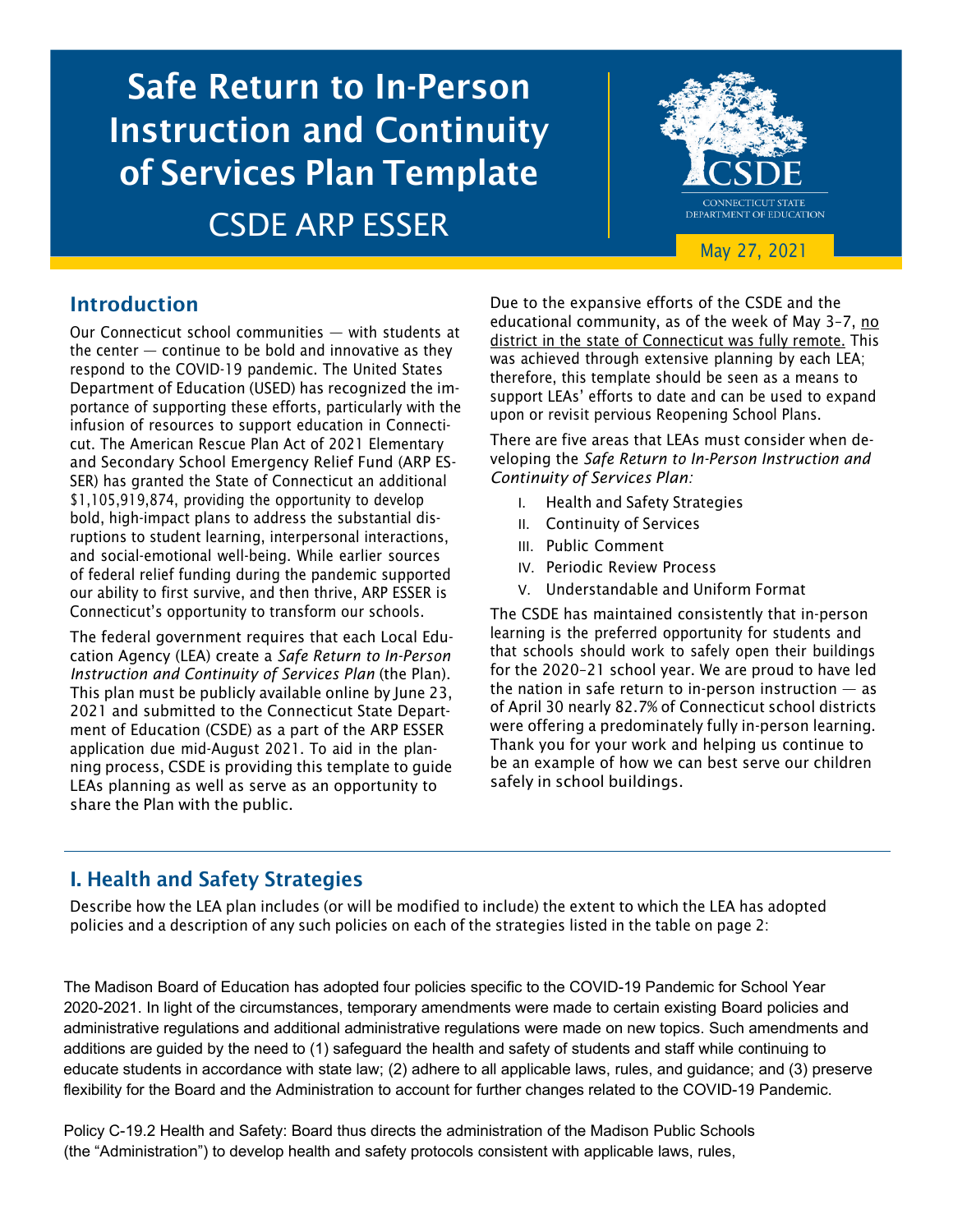regulations andrequirements, and to consider current guidance in the development of such protocols. Policy C19-4 Masks and Face Coverings: creates guidelines and protocols for masks during transportation and school day activities.

Policy C-19.3 Families First Coronavirus Response Act Leave addresses staff use of sick time and leaves.

Legal Reference: Connecticut General Statutes § 10-221. Original Date of adoptions: August 25, 2020 (Policy C19.1) .The COVID-19 Policies and Regulations are extended through Board action. At this time, the district legal counsel, Shipman and Goodwin, has advised districts to extend only Policy C-19.2 Health and Safety, until which time, the current legislative session has ended and public health guidelines and applicable laws, rules, regulations and requirements are released for the 2021-2022 school year. However, if such new guidance is not available for revision of policy C19-4 for summer school in July, the mask policy would also remain active.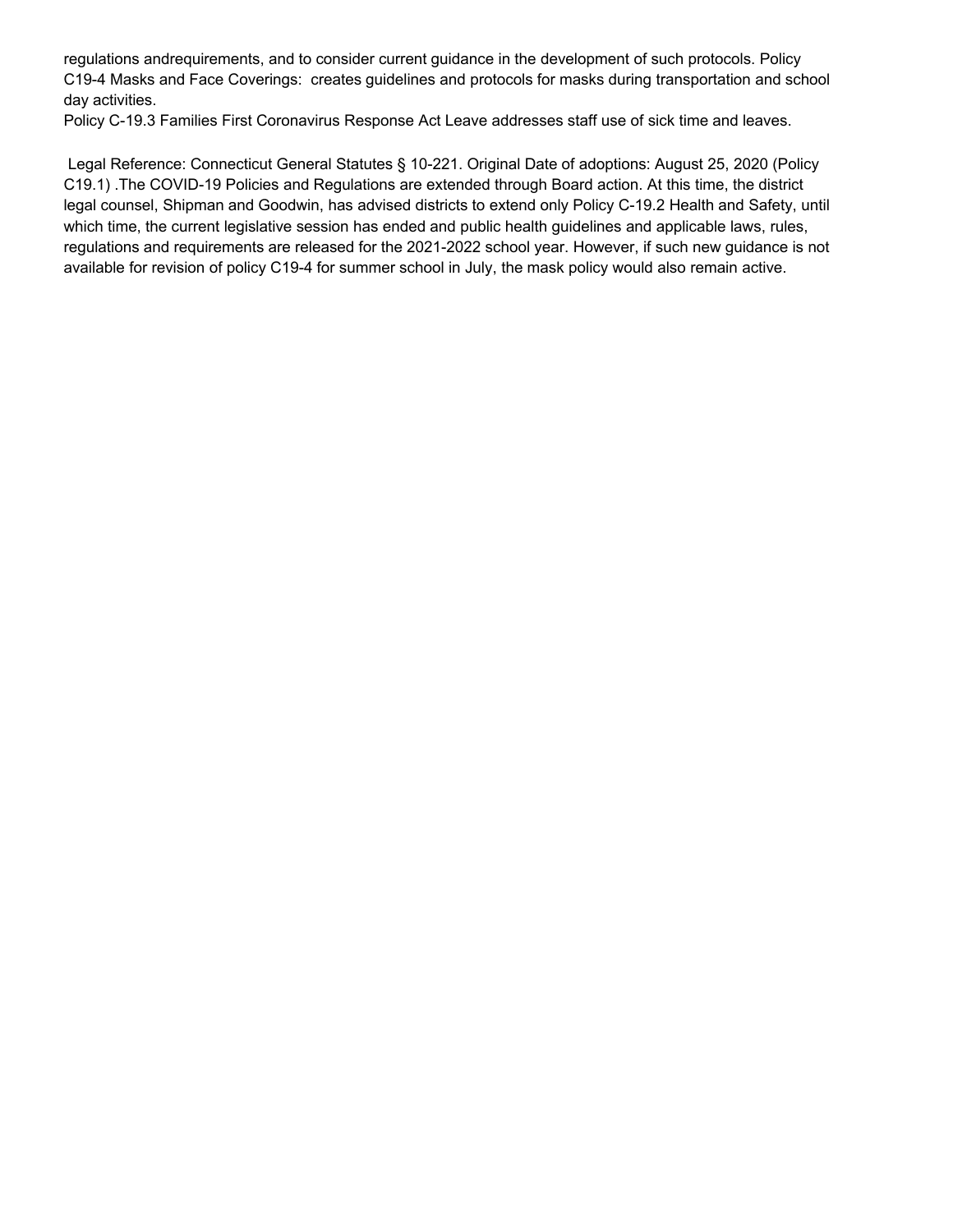Please complete the table below with the LEA's mitigation strategy for each category. In developing the LEA's response, please review and consider the <u>CDC quidance</u> and the <u>[Connecticut](https://portal.ct.gov/SDE/COVID19/COVID-19-Resources-for-Families-and-Educators/Addendums-and-FAQs) DPH and CSDE quidance</u> for each category.

| <b>Mitigation strategy</b>                                      | <b>LEA response</b>                                                                                                                                                                                                                                                                                                                                                                                                                                                                                                                                                                                                                                                                                                                                                                                                                                                                                                                                            |
|-----------------------------------------------------------------|----------------------------------------------------------------------------------------------------------------------------------------------------------------------------------------------------------------------------------------------------------------------------------------------------------------------------------------------------------------------------------------------------------------------------------------------------------------------------------------------------------------------------------------------------------------------------------------------------------------------------------------------------------------------------------------------------------------------------------------------------------------------------------------------------------------------------------------------------------------------------------------------------------------------------------------------------------------|
| Universal and correct wearing of masks                          | The district will review and revise Mask wearing<br>policies as the state of Connecticut offers new<br>guidance for schools. The current requirements<br>indicate that students must wear face coverings or<br>masks that completely cover the nose and mouth<br>while inside the school and on the bus, with<br>exceptions only for those students for whom it is not<br>safe to do so due to medical conditions. Parents will<br>be responsible for providing students with face<br>coverings or masks. We also encourage students to<br>bring an extra mask to school daily. Schools will<br>have backup disposable masks available for<br>students who forget them. Prior to school opening,<br>families and students will be provided with<br>instructional videos and safety protocols including<br>how to wear a mask and hand washing.<br>"Mask Breaks" will be provided during the day in<br>outdoor areas or large spaces with social<br>distancing. |
| Physical distancing (e.g., including use of<br>cohorts/podding) | Facilities personnel will work with building<br>administrators and their committees to determine<br>classroom layouts that will maximize social distancing<br>between student workstations, achieving 3 feet where<br>feasible. When necessary, other school spaces have<br>been re-purposed for instructional space. Space has<br>been maximized between the teacher and students and<br>room density has been taken into consideration.<br>Physical Education classes will take place outdoors,<br>whenever possible.<br>Infection rates will be monitored to determine if there is<br>a need to further cohort students. Students in grades<br>K-5 are naturally cohorted by classroom or team<br>assignment.                                                                                                                                                                                                                                               |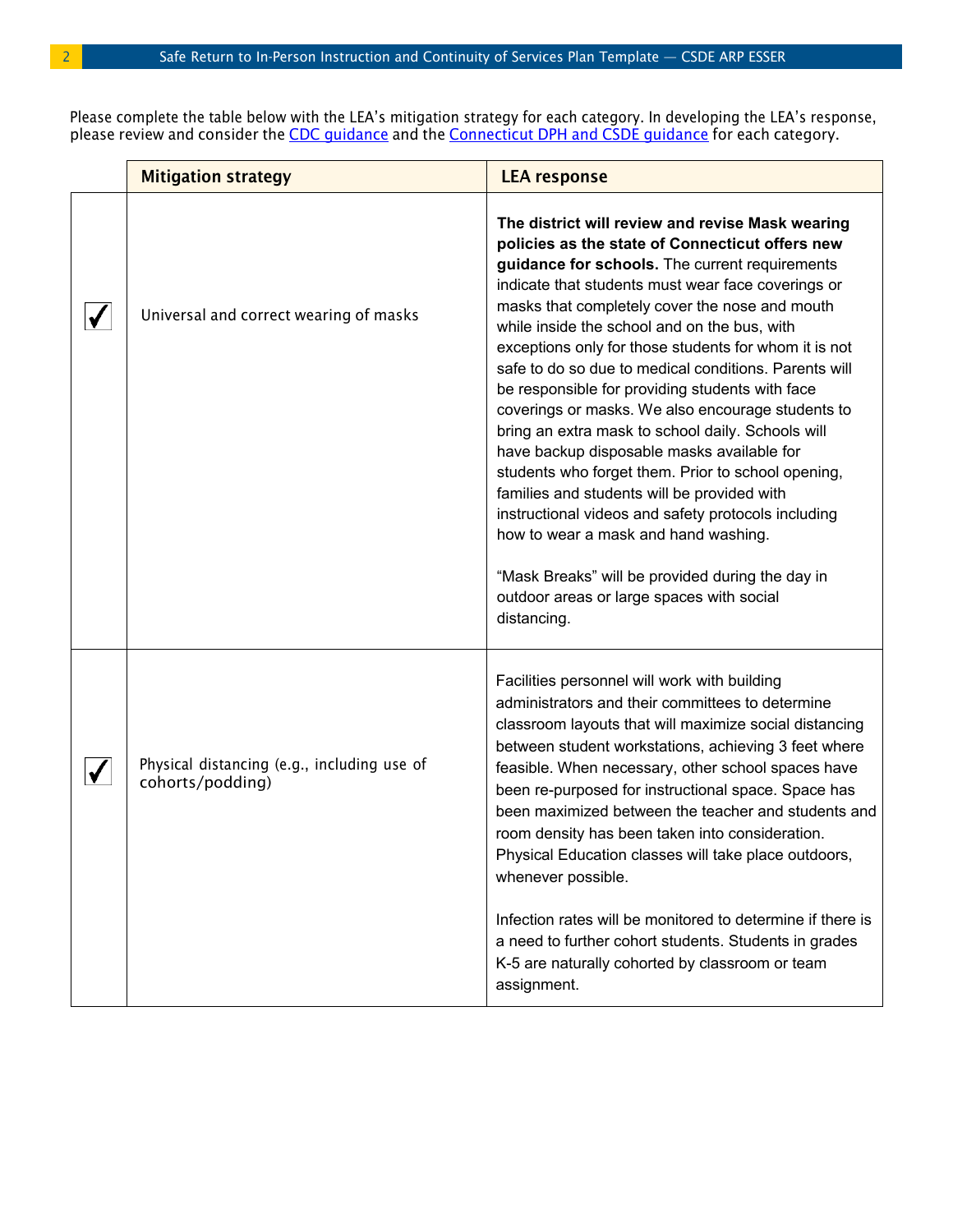|   | Safe Return to In-Person Instruction and Continuity of Services Plan Template - CSDE ARP ESSER |                                                                                                                                                                                                                                                                                                                                                                                                                                                                                                                                                                                                                                                                                                                                                                                                                                                                                                                                                                                                                           |
|---|------------------------------------------------------------------------------------------------|---------------------------------------------------------------------------------------------------------------------------------------------------------------------------------------------------------------------------------------------------------------------------------------------------------------------------------------------------------------------------------------------------------------------------------------------------------------------------------------------------------------------------------------------------------------------------------------------------------------------------------------------------------------------------------------------------------------------------------------------------------------------------------------------------------------------------------------------------------------------------------------------------------------------------------------------------------------------------------------------------------------------------|
|   | Handwashing and respiratory etiquette                                                          | Madison students will be educated in the new<br>expectations related to all public health policies and<br>protocols to prevent the spread of disease upon arrival<br>to school in their classrooms. Frequent verbal<br>reminders will be in place and signage will be posted<br>to help reinforce the new expectations. Signage with<br>messages that help stop the spread of disease will be<br>posted.                                                                                                                                                                                                                                                                                                                                                                                                                                                                                                                                                                                                                  |
| √ | Cleaning and maintaining healthy facilities,<br>including improving ventilation                | Ventilation has been maximized to provide ongoing<br>distribution of outside air. The heating and cooling<br>systems will be serviced in the summer to make sure<br>systems are fully operational and any problems are<br>addressed in a timely manner. Normal routine<br>cleaning of surfaces and objects will continue.<br>Frequently touched surfaces and objects like light<br>switches and door knobs will need to be cleaned and<br>then disinfected to further reduce the risk of germs on<br>surfaces and objects.<br>• By cleaning the surface or object with soap and<br>water or a comparable solution.<br>• And then, disinfect using an EPA-approved<br>disinfectant external icon.<br>• If an EPA-approved disinfectant is unavailable, a<br>1/3 cup of bleach to 1 gallon of water, or 70% alcohol<br>solutions will be used to disinfect<br>Surfaces and objects that are not frequently touched<br>will be cleaned; however, they do not require<br>additional disinfection. Additionally, disinfectants |
|   |                                                                                                | should typically not be applied on items used by<br>children, especially any items that children might put<br>in their mouths.                                                                                                                                                                                                                                                                                                                                                                                                                                                                                                                                                                                                                                                                                                                                                                                                                                                                                            |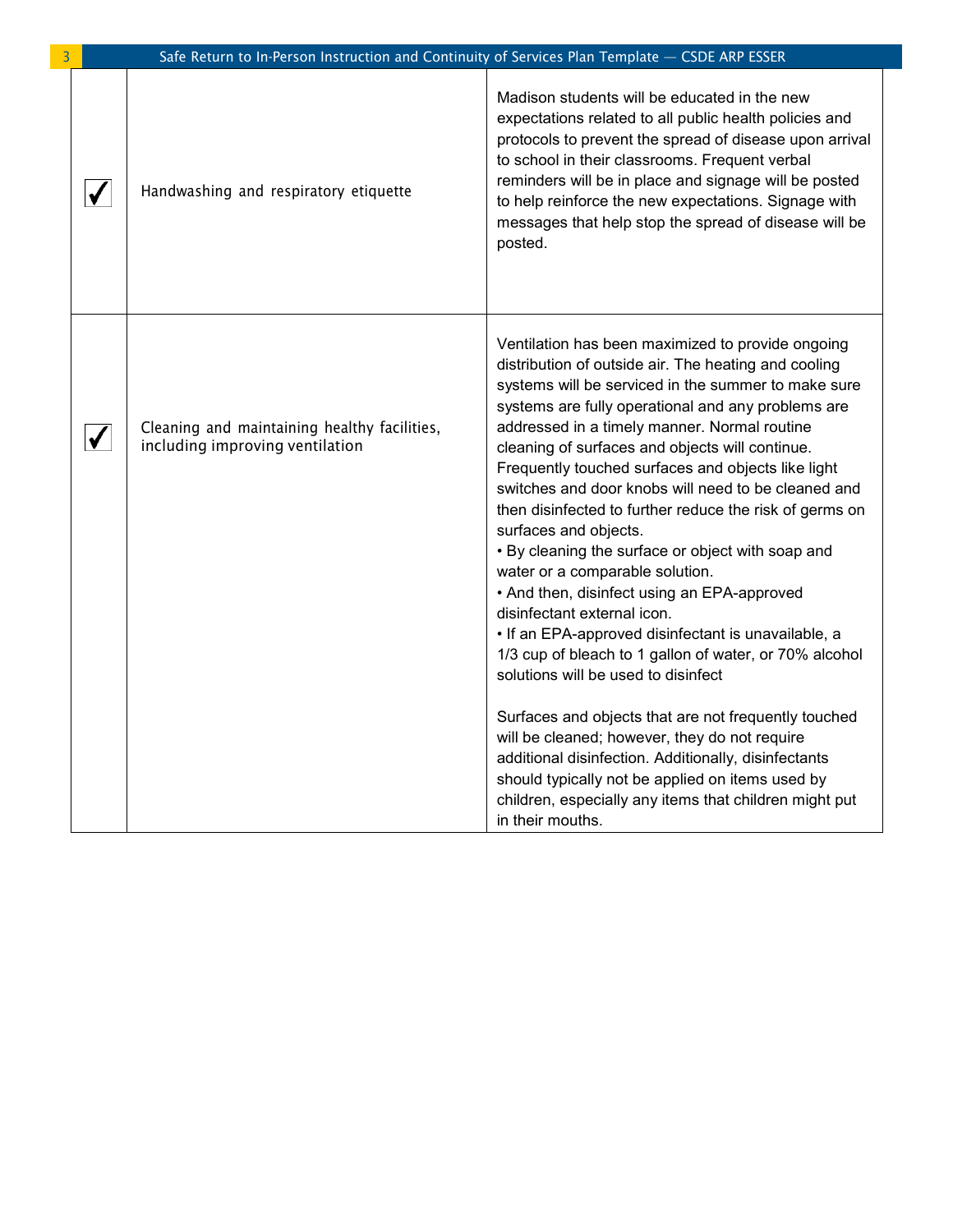| <b>Mitigation strategy</b>                                                                                                                            | <b>LEA response</b>                                                                                                                                                                                                                                                                                                                                                                                                                                                                                                                                                                                                                                                                                                                                                                                                                                                                                         |
|-------------------------------------------------------------------------------------------------------------------------------------------------------|-------------------------------------------------------------------------------------------------------------------------------------------------------------------------------------------------------------------------------------------------------------------------------------------------------------------------------------------------------------------------------------------------------------------------------------------------------------------------------------------------------------------------------------------------------------------------------------------------------------------------------------------------------------------------------------------------------------------------------------------------------------------------------------------------------------------------------------------------------------------------------------------------------------|
| Contact tracing in combination with isolation<br>and quarantine, in collaboration with the State,<br>local, territorial, or Tribal health departments | The District has updated its definition of a close<br>contact to the following: A close contact is generally<br>defined as someone within six feet of an infected<br>person for more than 15 minutes cumulatively, but<br>specific parameters may vary by the nature of each<br>case. Contact tracing will be conducted in accordance<br>with updated guidance from the state. The district<br>currently maintains a 10-day quarantine period for<br>students to return to school, athletics, or<br>extracurricular activities The District will clearly<br>communicate with families the dates for both returns if<br>a student is instructed to quarantine.                                                                                                                                                                                                                                               |
| Diagnostic screening and testing                                                                                                                      | In order to prevent transmission among the school<br>population, parents are instructed to screen students<br>using the MPS Daily Health Screening before leaving<br>for school. Students should stay home if they have any<br>symptoms consistent with COVID-19; or have had<br>close contact with a person diagnosed with COVID-19,<br>unless vaccinated.<br>In accordance with current guidance from the state, the<br>district currently maintains a 10-day quarantine period<br>for students to return to school, athletics, or<br>extracurricular activities. Individuals with symptoms<br>(and/or exposure for non-vaccinated individuals) will be<br>urged to take a PCR test prior to their return to school.<br>All individuals, regardless of vaccine status, will be<br>required to notify the school nurse of any positive PCR<br>tests and self-quarantine for a period of 10 days.           |
| Efforts to provide vaccinations to educators,<br>other staff, and students, if eligible                                                               | The district, in coordination with the local and regional<br>health agencies, provided all staff, including our<br>contracted bus drivers, with the opportunity to attend<br>clinics that administered both doses of the Moderna<br>COVID-19 vaccine. Clinics for 1st round vaccines<br>were held on March 1, 2021; March 4, 2021; March 6,<br>2021 and March 11, 2021. Clinics for 2nd round<br>vaccines were held on April 1, 2021; April 8, 2021 and<br>April 22, 2021. A total of 628 staff members were<br>provided with the opportunity to participate in these<br>clinics with a total of 435 staff members participating<br>(69.2%). This number does not necessarily reflect the<br>percentage of staff vaccinated as some staff<br>members made alternate arrangements for their<br>vaccine.<br>The district regularly provides parents with information<br>for student vaccination opportunities |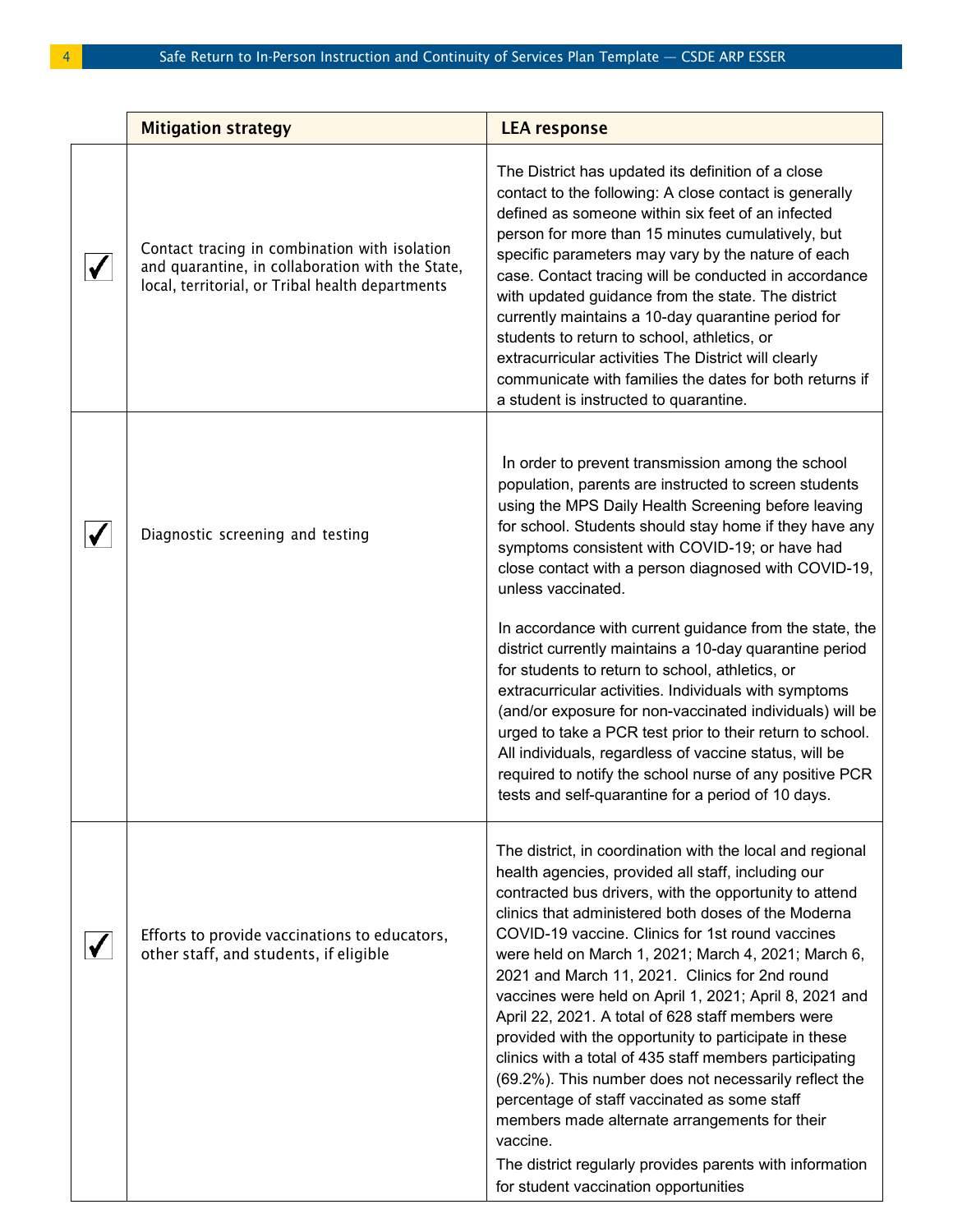|  | Safe Return to In-Person Instruction and Continuity of Services Plan Template - CSDE ARP ESSER                 |                                                                                                                                                                                                                                                                                                                                                                                                                                         |
|--|----------------------------------------------------------------------------------------------------------------|-----------------------------------------------------------------------------------------------------------------------------------------------------------------------------------------------------------------------------------------------------------------------------------------------------------------------------------------------------------------------------------------------------------------------------------------|
|  |                                                                                                                | via our mass messaging system. Proof of<br>vaccination should be submitted to your medical<br>provider to be added to the student's official<br>immunization record. Once that has been<br>completed, the pediatrician can then forward the<br>updated immunization record to our health<br>offices. Knowing our students' vaccination status<br>allows us to quickly determine who is exempt<br>from contact tracing and quarantining. |
|  | Appropriate accommodations for children<br>with disabilities with respect to the health and<br>safety policies | Madison Public Schools developed its reopening plan<br>with the understanding that there has been no waiver<br>of requirements under the Individual with Disabilities<br>Education Act (IDEA). The plan addresses<br>implementation of the Individual Education Plans (IEP)<br>to assure a Free Appropriate Public Education (FAPE)<br>in the Least Restrictive Environment (LRE) while<br>focusing on health and safety precautions.   |

*LEA must implement, to the greatest extent practicable, each element of the most up-to-date guidance listed in the table.*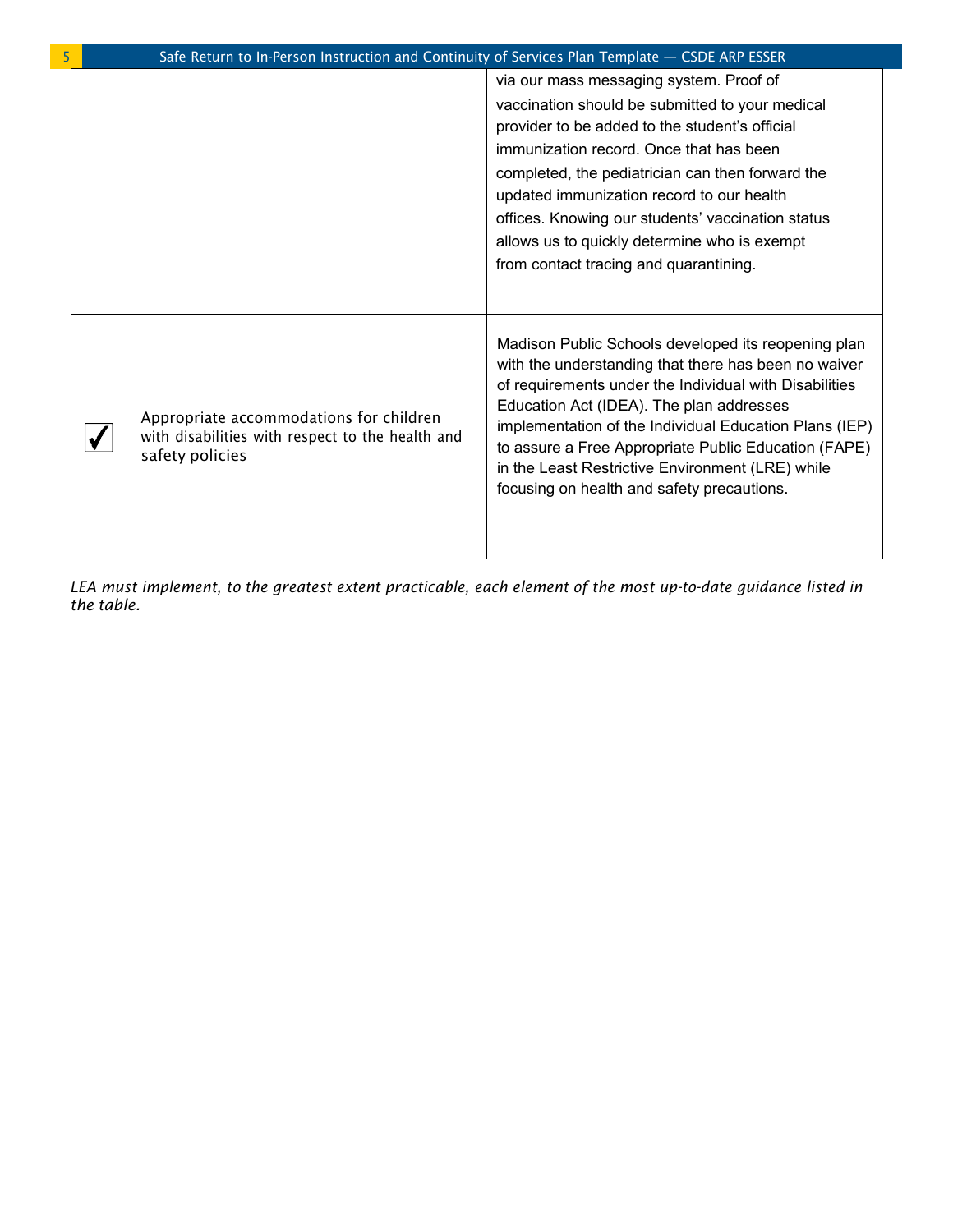## II. Continuity of Services

Describe how the LEA plan will ensure continuity of services including but not limited to services to address the students' academic needs, and students' and staff social, emotional, mental health, and other needs, which may include student health and food services:

Madison Public Schools was proud to offer Extended School Year (ESY) summer services to students who qualified through in-person learning. Planning and Placement Teams (PPT) will meet to review the student's current performance and adjust the IEP if appropriate. The plan will be adjusted as new guidance is provided to the district from the State Department of Education. Each student who has an IEP is assigned a special education case manager who collaborates with general educators to implement the IEP. For students with 504 Plans, their case manager is the guidance counselor. The case managers will communicate with parents about their students' programthrough phone calls and emails.

For all students, the district has provided 1:1 Chromebooks as well as online access to a variety of programs to assistin providing reinforcement of skills and material. Summer Math and Reading activities have been broadly distributedand can be accessed by all students with their Chromebooks. All families have been offered Wi-Fi hot spots for Internet access. The district has also obtained subscriptions for ELs in Lexia, IXL Read Live, Raz Kids and "Off 2 Class" ESL instruction platforms. Additional materials and resources are offered to our EL students and families.

Food services will continue in all schools in the fall, with anticipation of the full array of pre-pandemic offerings. All students will receive the application for free and reduced support for meals.

With the receipt of federal funds, the district will have one full time social worker assigned to each building. This will provide community outreach and family support for all students. All staff will be trained in signs of trauma prior to the start of the year so they can recognize and provide intervention for staff or students who might be struggling. An addition to the Middle School Effective Schools Solution team at Polson will provide increased availability for students suffering from anxiety, stress and other emotional needs in the school setting. This program includes an additional component of family outreach and supports.

Additional intervention staff at the elementary schools will provide timely small group interventions for our youngest learners as supported by research. All levels of the system will benefit from the math and literacy coaches being reinstated to serve all levels of the system.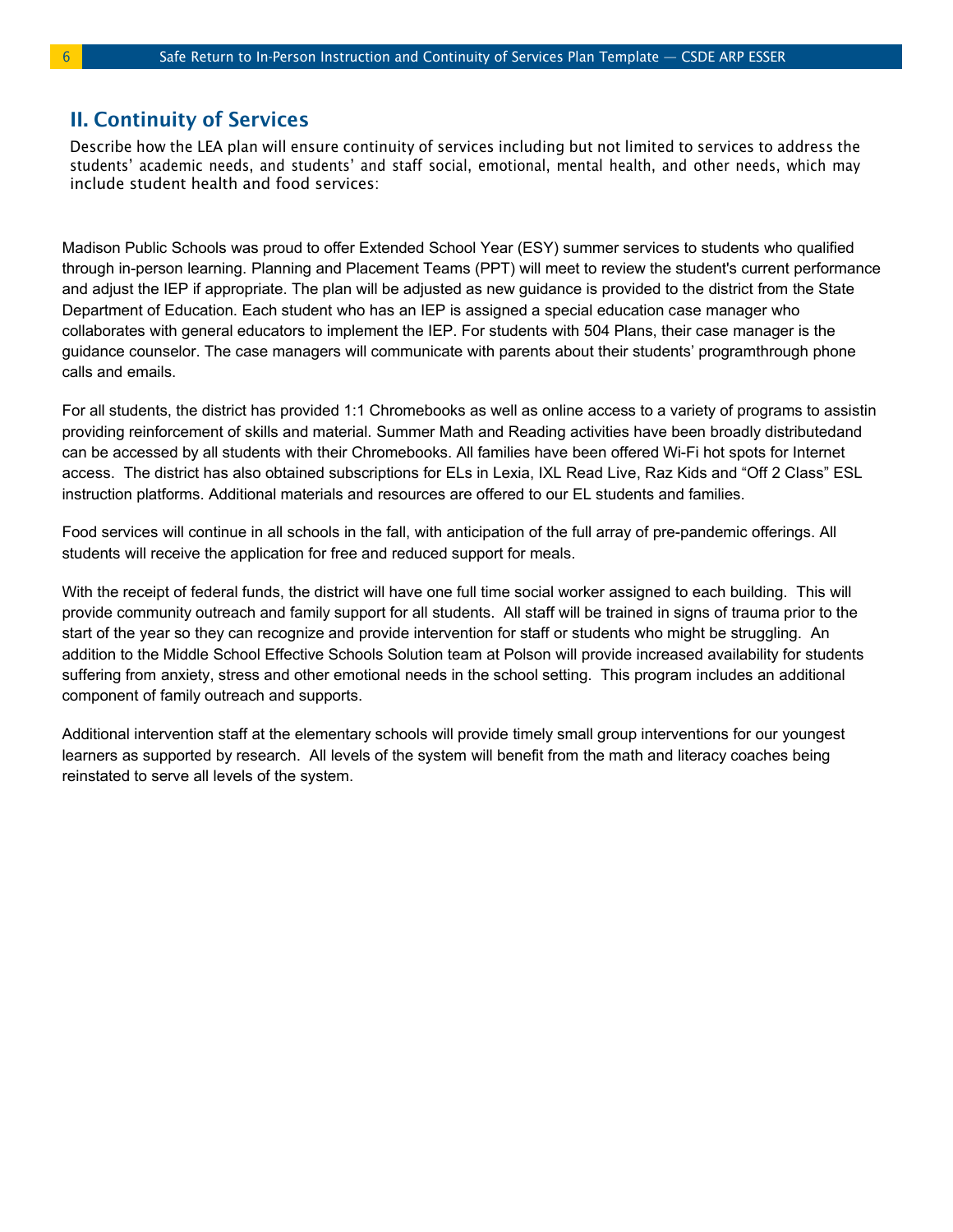## III. Public Comment

Public comment is a key element of stakeholder engagement, and at times a stand-alone element which may include dedicating time to open forums at board of education meetings, conducting surveys, or soliciting written input from external residents not involved in the decision-making process. Describe how the LEA plans to provide the public the opportunity to provide input and for public comment in the development of the plan, a summary of the input (including any letters of support), and how the LEA took such input into account:

Although this plan is responding to requirements and guidelines from the State of Connecticut, it was built from local feedback as well. This plan is informed by building teams of administrators, staff members and parents examining the use of space and working to meet distance requirements. This plan was developed by working with our partners in each and every area of the system. In 2020, Madison established a steering committee of community stakeholdersto oversee the fall reopening plans. The steering committee identified two divisions and several task force teams under each division as follows:

#### **Activities/Academics:**

- Instructional Model,
- Extended Learning Opportunity, and
- Training/Organizational Response.

#### **Infection Control:**

- Health Care Screening
- Technology/Transportation/Meals
- Physical Plant, and
- Building Access/Space.

The plan was informed by almost 100 people serving on these teams and representing all aspects of the system. The district steering committee includes membership from the Board of Education, administration, central office staff, various unions, teachers, town offices and parents. In addition, each building has a separate and distinct committee of broad representation examine and plan for the use of building space, The input from these teams along with the state department regulations continues to shape the plan as it is presented. It will be revised according to the schedule in the section below.

The Board of Education reviewed the proposal for the dedication of funding from the ARP ESSER in several public meetings on: April 6, May 11, and May 25, 2021. When the Board of Education voted on the allocation of funds, the vote was 9-0 in support of the distribution. That Board meeting was attended with one of our highest public rates of the year (44 people). The input from these meetings resulted in the proposed use of funds for ESSER III.

The reopening plan will be posted on the public website for at least a 2-week period for additional input and public comment as the procedure followed in August of 2020.